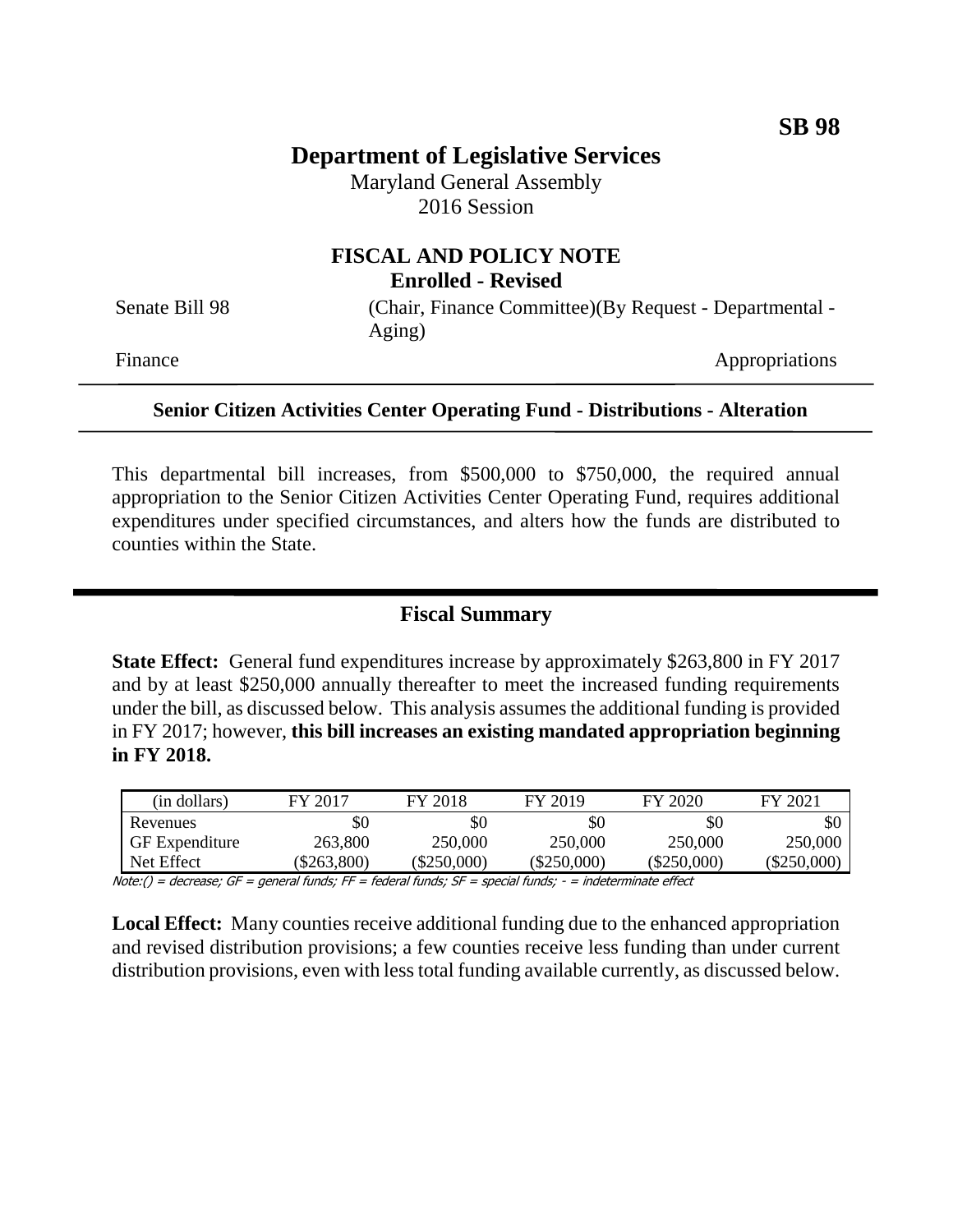**Small Business Effect:** The Maryland Department of Aging (MDoA) has determined that this bill has minimal or no impact on small business (attached). The Department of Legislative Services concurs with this assessment. (The attached assessment does not reflect amendments to the bill.)

## **Analysis**

**Bill Summary:** Under the bill, "distressed county" means a county:

- with an average unemployment rate for the most recent 24-month period (for which there is data) that exceeds either 150% of the average unemployment rate for the State or the average unemployment rate for the State during that period by at least two percentage points;
- with an average per capita personal income for the most recent 24-month period (for which there is data) that is equal to or less than 67% of the average per capita personal income for the State during that period; or
- that no longer meets either criterion but has met at least one of the criteria at some time during the preceding 24-month period.

The bill alters the distribution methodology for funds by dividing all funding into three categories:

- \$100,000 must be distributed to counties for senior citizen activities centers based on the existing competitive grant process administered by MDoA;
- \$400,000 must be distributed based on each county's proportional share of the statewide population of senior citizens, with each county *guaranteed at least* \$5,000; and
- at least \$250,000 must be distributed to "distressed counties." Of the \$250,000, \$150,000 must be divided evenly among the distressed counties, and \$100,000 must be divided proportionately among the distressed counties based on each county's share of the total population of senior citizens in distressed counties.

**Current Law:** The Senior Citizen Activities Center Operating Fund is a nonlapsing fund that consists of appropriations from the State budget; the Governor is required to appropriate \$500,000 annually to the fund and does so with general funds. The Senior Citizen Activities Center Operating Fund supplements any other funding for senior citizen activities centers in the State budget; it may not be used to replace existing funding. Money is distributed to counties based on a competitive grant process, with at least 50% of the funds distributed based on need for senior citizen activities centers in counties determined by MDoA to meet criteria related to economic distress.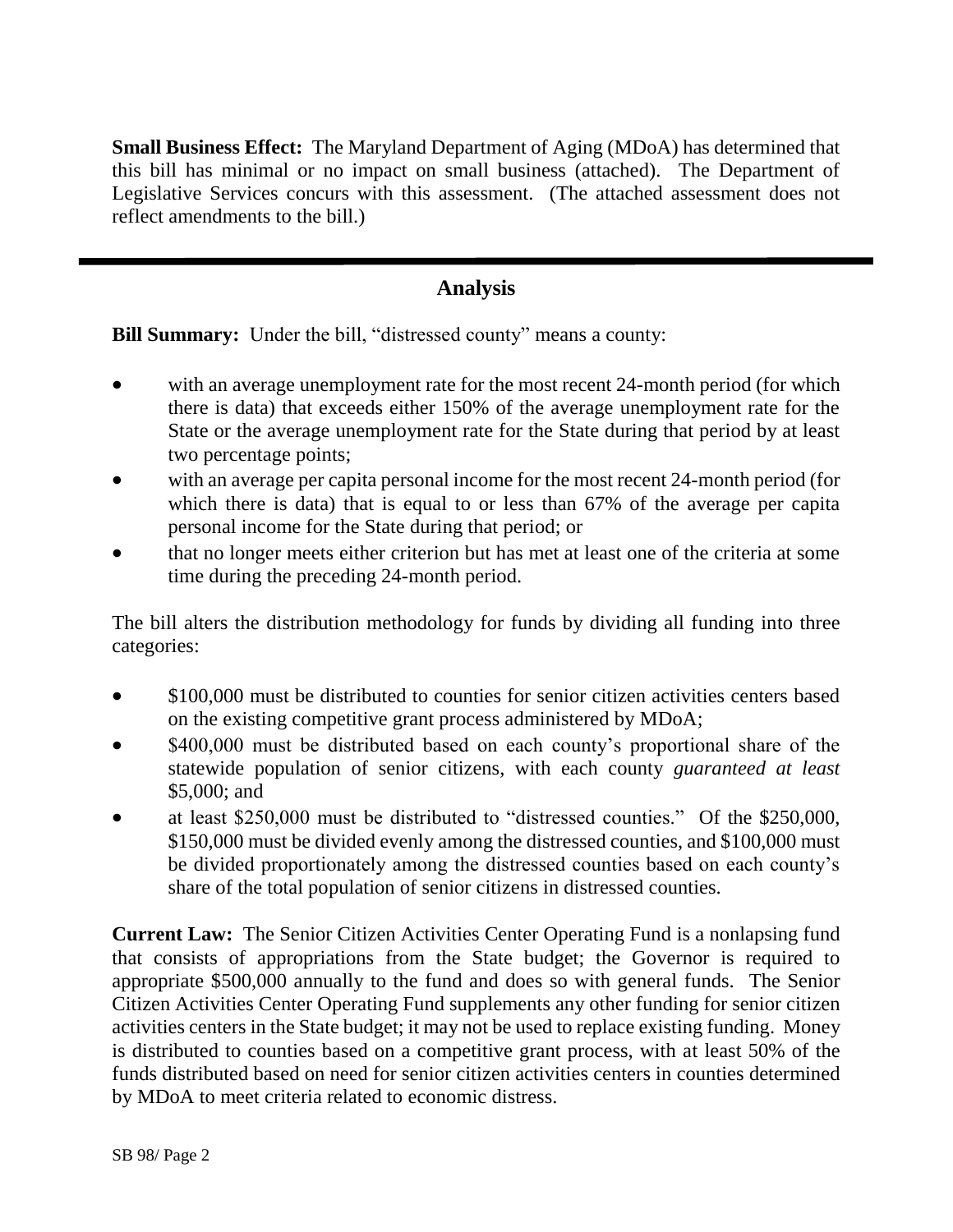Currently, to qualify for a need-based distribution, a county must have a strategic plan for economic development that has been approved by the Secretary of Commerce and meets one of the following two distress-related criteria:

- have an average unemployment rate of more than 150% of the average State unemployment rate for the most recent 18-month period for which there is data; or
- have an average per capita personal income that is 67% or less of the average State per capita personal income for the most recent 24-month period for which there is data.

**Background:** Generally, the fund supports activities to keep individuals healthy through services provided at senior centers, such as fitness and nutrition education programs, dental health programs, and disease management programs. MDoA has also used the fund to help ensure senior centers remain open three to five days per week to support the local senior population. The fund does not support capital improvements, which are funded through the Senior Citizen Activities Centers Capital Improvement Grants Program.

The fund was established by Chapter 635 of 2000. At that time, the criteria for need-based distributions used by the fund relied on a definition of "qualified distressed county" that was consistent with the definition of "qualified distressed county" used for other programs in the State, many of which were under the purview of the former Department of Business and Economic Development. However, the definition applicable to other programs (under § 1-101 of the Economic Development Article) has subsequently been revised multiple times, while the criteria used by the fund remained unchanged. (Even so, code revision deleted as unnecessary the definition for "qualified distressed county" applicable to the fund.) The changes included in the bill conform the criteria used by the fund to the definition of a "qualified distressed county" currently included in the Economic Development Article.

Under the current criteria, three counties (Allegany, Somerset, and Worcester) qualify for need-based distributions for fiscal 2016 based on MDoA's calculations. Thus, those three counties share one-half (or \$250,000) of the total amount of funding available. The rest of the funding is distributed to other counties that request funding, based on a competitive process. Some counties do not request funding; for fiscal 2016, Anne Arundel, Carroll, Kent, St. Mary's, and Talbot counties did not apply and, thus, did not receive awards.

The fiscal 2017 State budget includes \$500,000 in general funds for the fund; it also includes a deficiency general fund appropriation of \$291,500 for fiscal 2016 to hold harmless jurisdictions that applied for and received less funding in fiscal 2016 than in fiscal 2015.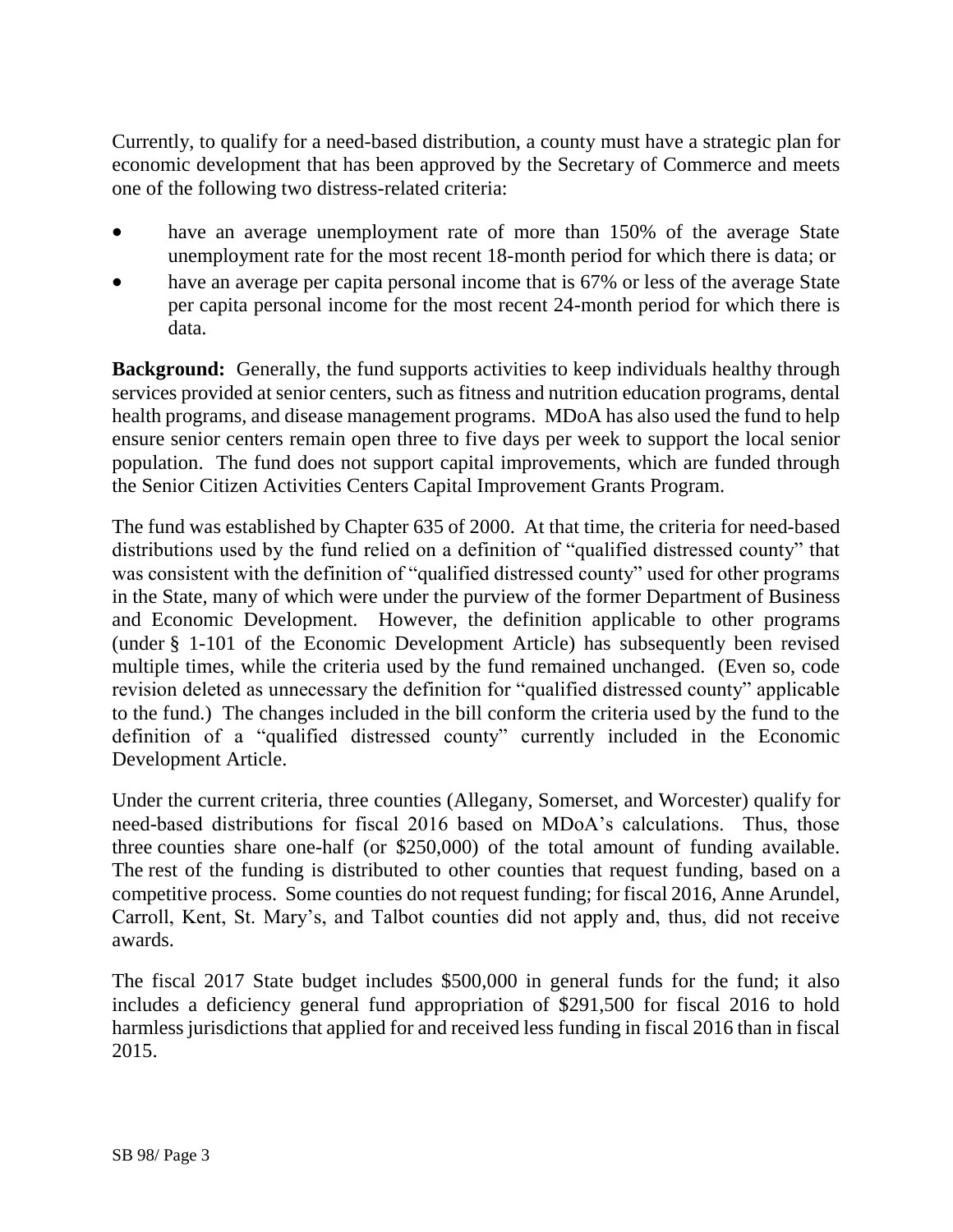State population data applicable to the distribution of funds under the bill, as provided by MDoA, is shown in **Exhibit 1**

| County                | <b>Population 60+</b> | <b>Share of Total</b> |
|-----------------------|-----------------------|-----------------------|
| Allegany              | 18,260                | 1.76%                 |
| Anne Arundel          | 95,945                | 9.26%                 |
| <b>Baltimore City</b> | 104,325               | 10.07%                |
| <b>Baltimore</b>      | 165,860               | 16.01%                |
| Calvert               | 14,600                | 1.41%                 |
| Caroline              | 6,215                 | 0.60%                 |
| Carroll               | 32,640                | 3.15%                 |
| Cecil                 | 17,860                | 1.72%                 |
| Charles               | 21,430                | 2.07%                 |
| Dorchester            | 7,970                 | 0.77%                 |
| Frederick             | 39,000                | 3.76%                 |
| Garrett               | 7,080                 | 0.68%                 |
| Harford               | 44,850                | 4.33%                 |
| Howard                | 44,690                | 4.31%                 |
| Kent                  | 5,905                 | 0.57%                 |
| Montgomery            | 175,965               | 16.99%                |
| Prince George's       | 126,365               | 12.20%                |
| Queen Anne's          | 10,250                | 0.99%                 |
| St. Mary's            | 15,735                | 1.52%                 |
| Somerset              | 5,200                 | 0.50%                 |
| Talbot                | 12,210                | 1.18%                 |
| Washington            | 29,430                | 2.84%                 |
| Wicomico              | 18,210                | 1.76%                 |
| Worcester             | 15,900                | 1.53%                 |
| <b>Total</b>          | 1,035,895             | 100.00%               |

## **Exhibit 1 Population of Marylanders Age 60 and Older, by County**

Source: Maryland Department of Aging, Administration for Community Living

**State Fiscal Effect:** The bill requires that the Governor include an additional \$250,000 in the annual State budget for the fund, thereby bringing the required total general fund appropriation to \$750,000 annually. However, in addition to that amount, the bill requires that the Governor provide sufficient funds to ensure that the distribution to each county – based on its proportional share of the statewide population of senior citizens – be at least \$5,000.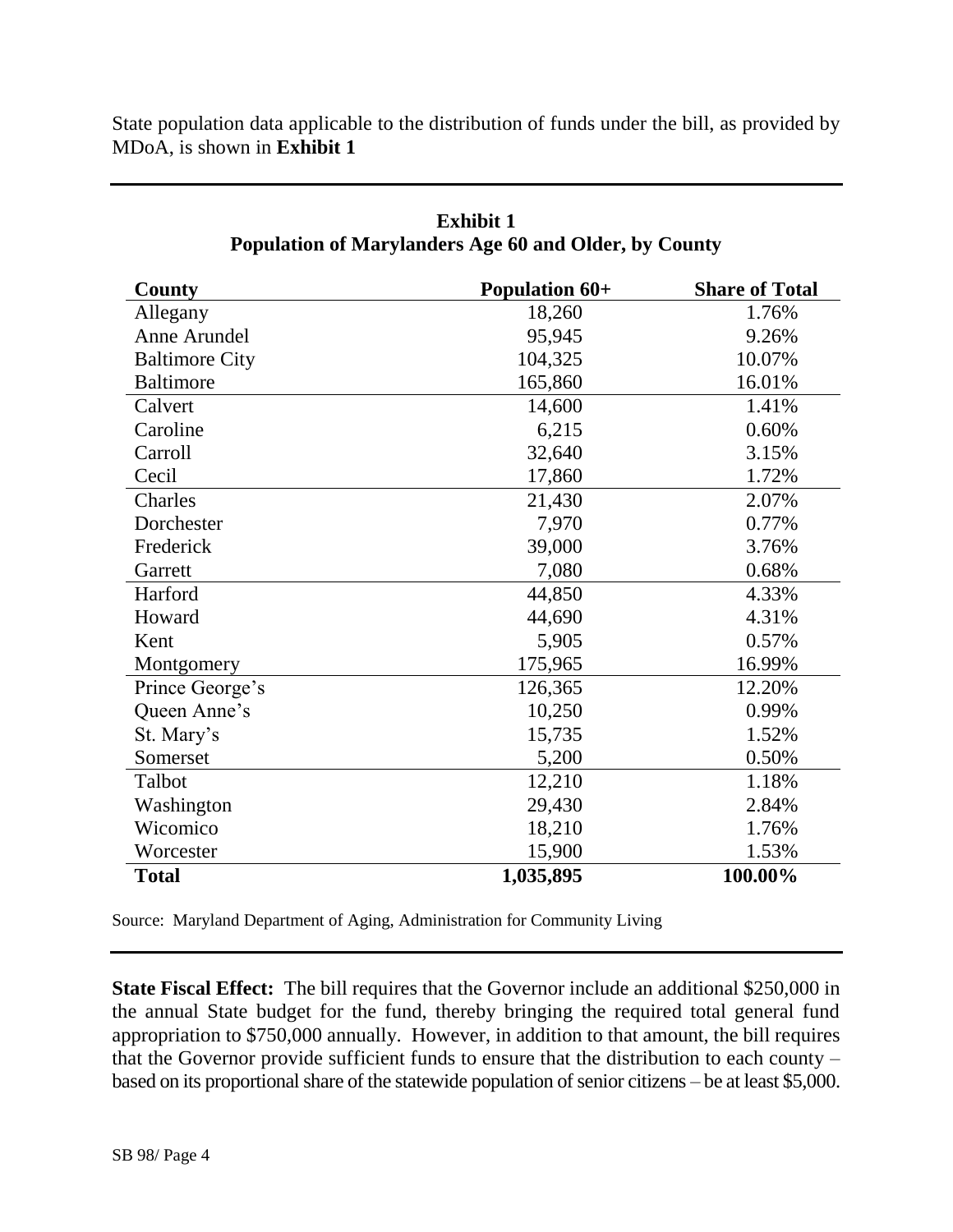Based on data provided by MDoA, general fund appropriations in fiscal 2017 increase by an additional \$13,828 (beyond the mandated \$250,000) to be distributed to Caroline, Dorchester, Garrett, Kent, Queen Anne's, Somerset, and Talbot counties in amounts ranging from \$285 to \$2,992 to ensure each county receives at least \$5,000 for its proportional share of the statewide population of senior citizens.

MDoA advises that it utilized population data provided by the Administration for Community Living (ACL) for all population-based calculations. ACL uses information provided by the U.S. Census Bureau to create its detailed, publicly available, population data and updates its data annually. Thus, projections for the increased appropriation guaranteeing \$5,000 to each jurisdiction based on its proportional share of the statewide population of senior citizens in the out-years are not available at this time. This analysis assumes the additional funding is provided in fiscal 2017. Although the bill modifies the distribution methodology, staffing requirements for the program are not materially affected.

**Local Fiscal Effect:** As shown in **Exhibit 2**, counties that provide support for senior citizen activities centers may experience significant changes in total funds received from the Senior Citizen Activities Center Operating Fund as a result of the increased appropriation and revised distribution methodology. Five counties receive lower awards under than bill than they received in fiscal 2016, unless they receive a portion of the \$100,000 competitive grant funding. Specifically, funding for the three counties – Allegany, Somerset, and Worcester – eligible to receive a need-based distribution under current law  $(50\%$  of the total amount of funding available – or \$250,000 shared amongst them), decreases by \$40,620, \$78,322, and \$42,878, respectively. Also, funding for Calvert and Garrett counties decreases by \$362 and \$15,000 respectively due to the new distribution methodology. However, MDoA advises that the five counties that did not apply for any funding in fiscal 2016 (Anne Arundel, Carroll, Kent, St. Mary's, and Talbot counties) receive funding under the bill in amounts ranging from \$5,000 to \$37,048.

Six counties (Baltimore City and Allegany, Caroline, Dorchester, Wicomico, and Worcester counties) meet the bill's definition of "distressed county" and are the only counties eligible to split \$250,000 of the mandated appropriation set aside for distressed counties. Thus, they share evenly \$150,000 (\$25,000 each) as well as proportionately \$100,000 – based on their share of the senior population in the distressed counties.

Most of the mandated appropriation – \$400,000 – is shared proportionately amongst *all* counties based on their share of the statewide population of senior citizens. However, each county must receive at least \$5,000 even if its population would not otherwise result in such an award. The remaining \$100,000 is to be distributed through a competitive grant process by MDoA. Because the counties that will receive these awards is not yet known, the amounts awarded to each county shown in Exhibit 2 may increase. Even so, because five counties are projected to receive, in total, \$177,182 less under the bill than they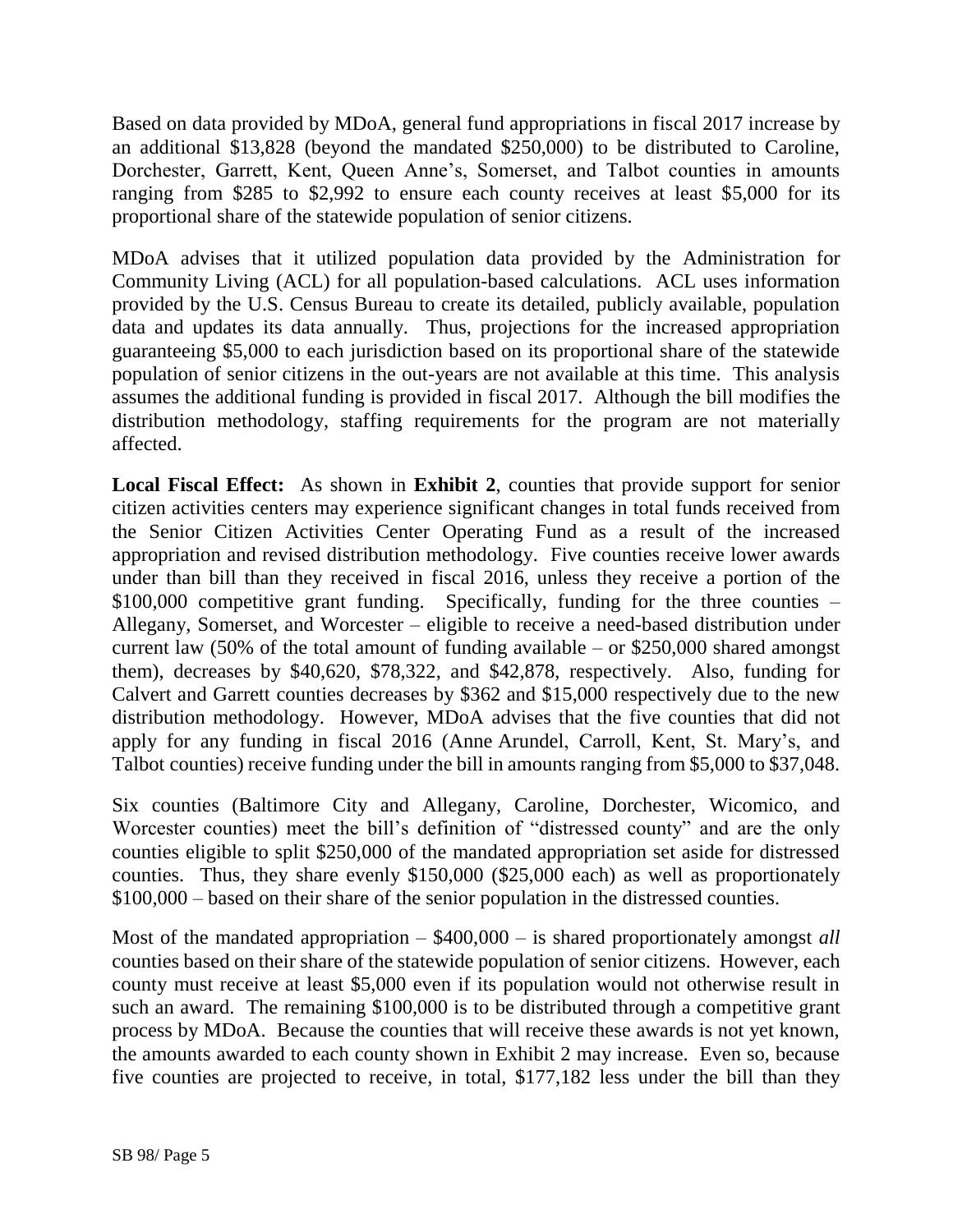| <b>Comparison of Current Funding to Funding under the Bill, by County</b> |                |                                       |                   |  |
|---------------------------------------------------------------------------|----------------|---------------------------------------|-------------------|--|
| County                                                                    | FY 2016 Award  | <b>Distribution</b><br>under the Bill | <b>Difference</b> |  |
| Allegany                                                                  | \$83,357       | \$42,737                              | $(\$40,620)$      |  |
| Anne Arundel                                                              | 0              | 37,048                                | 37,048            |  |
| <b>Baltimore City</b>                                                     | 45,000         | 126,336                               | 81,336            |  |
| <b>Baltimore</b>                                                          | 36,000         | 64,045                                | 28,045            |  |
| Calvert                                                                   | 6,000          | 5,638                                 | (362)             |  |
| Caroline                                                                  | 2,000          | 33,637                                | 31,637            |  |
| Carroll                                                                   | 0              | 12,604                                | 12,604            |  |
| Cecil                                                                     | 6,000          | 6,896                                 | 896               |  |
| Charles                                                                   | 7,000          | 8,275                                 | 1,275             |  |
| Dorchester                                                                | 6,000          | 34,664                                | 28,664            |  |
| Frederick                                                                 | 11,000         | 15,059                                | 4,059             |  |
| Garrett                                                                   | 20,000         | 5,000                                 | (15,000)          |  |
| Harford                                                                   | 3,000          | 17,318                                | 14,318            |  |
| Howard                                                                    | 11,000         | 17,257                                | 6,257             |  |
| Kent                                                                      | 0              | 5,000                                 | 5,000             |  |
| Montgomery                                                                | 50,000         | 67,947                                | 17,947            |  |
| Prince George's                                                           | 34,000         | 48,795                                | 14,795            |  |
| Queen Anne's                                                              | 3,000          | 5,000                                 | 2,000             |  |
| St. Mary's                                                                | $\overline{0}$ | 6,076                                 | 6,076             |  |
| Somerset                                                                  | 83,322         | 5,000                                 | (78, 322)         |  |
| Talbot                                                                    | $\theta$       | 5,000                                 | 5,000             |  |
| Washington                                                                | 5,000          | 11,364                                | 6,364             |  |
| Wicomico                                                                  | 5,000          | 42,688                                | 37,688            |  |
| Worcester                                                                 | 83,322         | 40,444                                | (42, 878)         |  |
| <b>Total</b>                                                              | \$500,000      | \$663,828                             | \$163,827         |  |

received in fiscal 2016, the monies available through the competitive grant process cannot fully offset the reduced funding for those counties.

**Exhibit 2** 

Notes: Although this exhibit reflects competitive grants awarded under current law, it does not include the \$100,000 to be distributed by MDoA through a competitive grant process under the bill. It does, however, include the increased appropriations to ensure each county receives at least \$5,000 for its proportional share of the statewide population of senior citizens. The five jurisdictions with an award of \$0 in fiscal 2016 did not apply for funding; in all cases, they receive funding under the bill. Allegany, Somerset, and Worcester counties currently share the required distribution of 50% funding based on the current definition of need. Funding under the bill is distributed based on the three categories outlined above. Numbers may not sum to total due to rounding.

Source: Maryland Department of Aging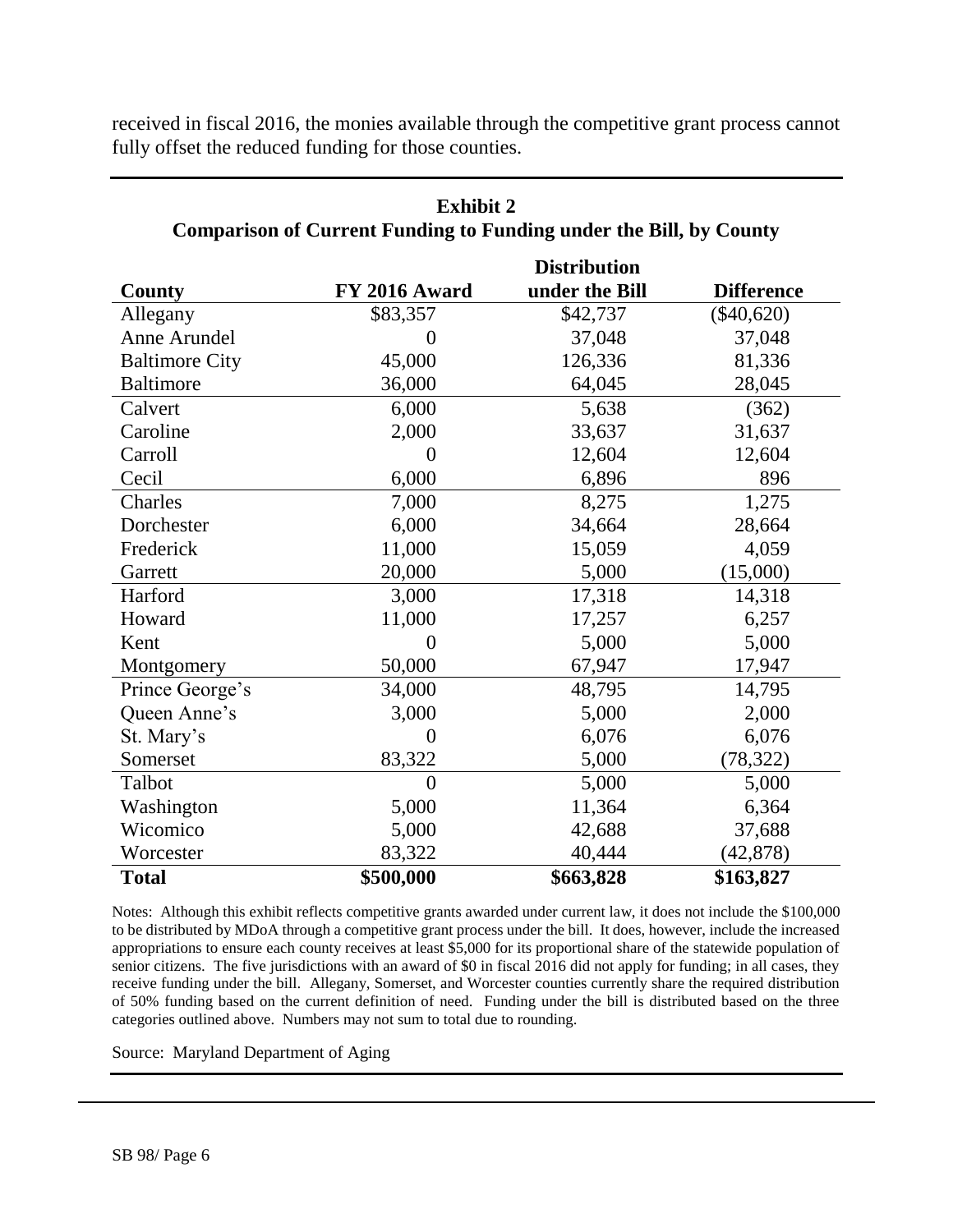## **Additional Information**

#### **Prior Introductions:** None.

**Cross File:** None designated; however, HB 262 (Delegate M. Washington, *et al*. – Appropriations) is identical. Likewise, its cross file, SB 805 (Senator Pugh, *et al*. – Finance) is identical.

**Information Source(s):** Maryland Department of Aging, Maryland Association of Counties, Department of Budget and Management, U.S. Department of Health and Human Services, Administration for Community Living, Department of Legislative Services

| <b>Fiscal Note History:</b> | First Reader - January 14, 2016                            |
|-----------------------------|------------------------------------------------------------|
| mel/lim                     | Revised - Clarification - February 12, 2016                |
|                             | Revised - Enrolled Bill/Updated Information/Updated Budget |
|                             | Information - April 4, 2016                                |

Analysis by: Nathan W. McCurdy Direct Inquiries to:

(410) 946-5510 (301) 970-5510